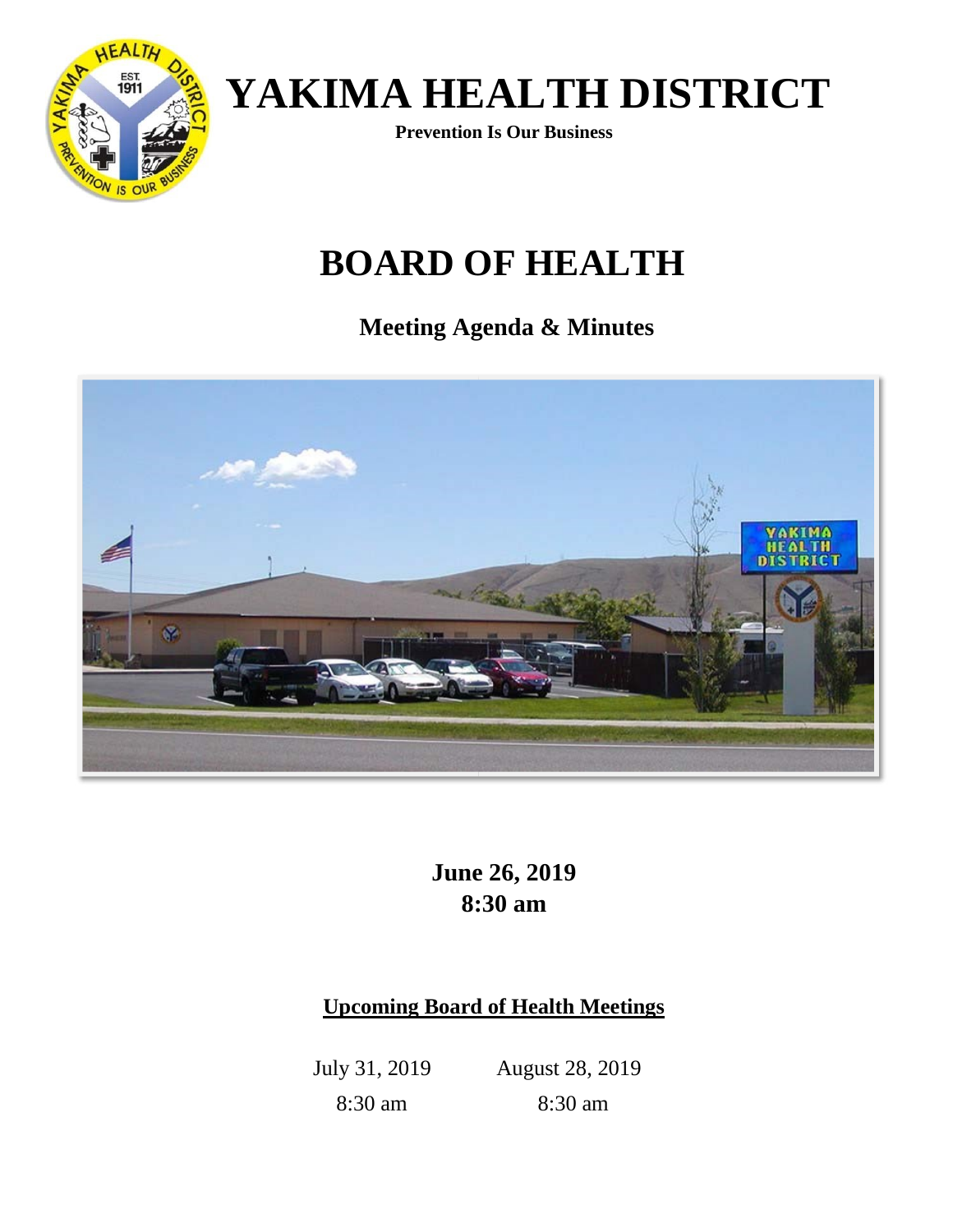

**Prevention Is Our Business** 

## **Board of Health Agenda**

**Wednesday, June 26, 2019**

- 1. **Call meeting to order:** 8:30a.m.
- 2. **Introductions of guest/staff**
- 3. **Audience Participation**
- 4. **Consent Agenda- Motion** to approve all items listed with an asterisk **(\*)** are considered routine by the Health Board and will be enacted by one motion. There will be no separate discussion of these items unless a Board Member requests, in which event the item will be removed from the Consent Agenda and considered in its normal sequence on the agenda.

**\*** May 29, 2019 Yakima Health District (YHD) Board of Health minutes

**\*** Payment of accounts payable and payroll issued in May in the amount of \$478, 936.49.

- 5. **YHD Spotlight** Wildfire Smoke Messaging by Holly Myers, Director of Environmental Health
- 6. **Board Business:** André Fresco
	- **a. Foundational Public Health Services**

**Strategic Goal:** *Improved Efficiency & Effectiveness;* **Board Input:** *Board Awareness*

**b. WSU Epidemiology Partnership**

**Strategic Goal:** *Increase Community Partnerships;* **Board Input:** *Board Awareness*

- 7. **Financial Report:** Chase Porter May 2019 (**pages 7-13**) **Motion:** to approve the Financial Report for the month of May 2019 **Department Reports**
- 8. Chief Operating Officer: Ryan Ibach
- 9. Health Officer: Dr. Teresa Everson
- 10. Disease Control: Melissa Sixberry
- 11. Environmental Health: Holly Myers
- 12. Public Health Partnerships: Lilian Bravo
- 13. Other Business
- 14. Adjourn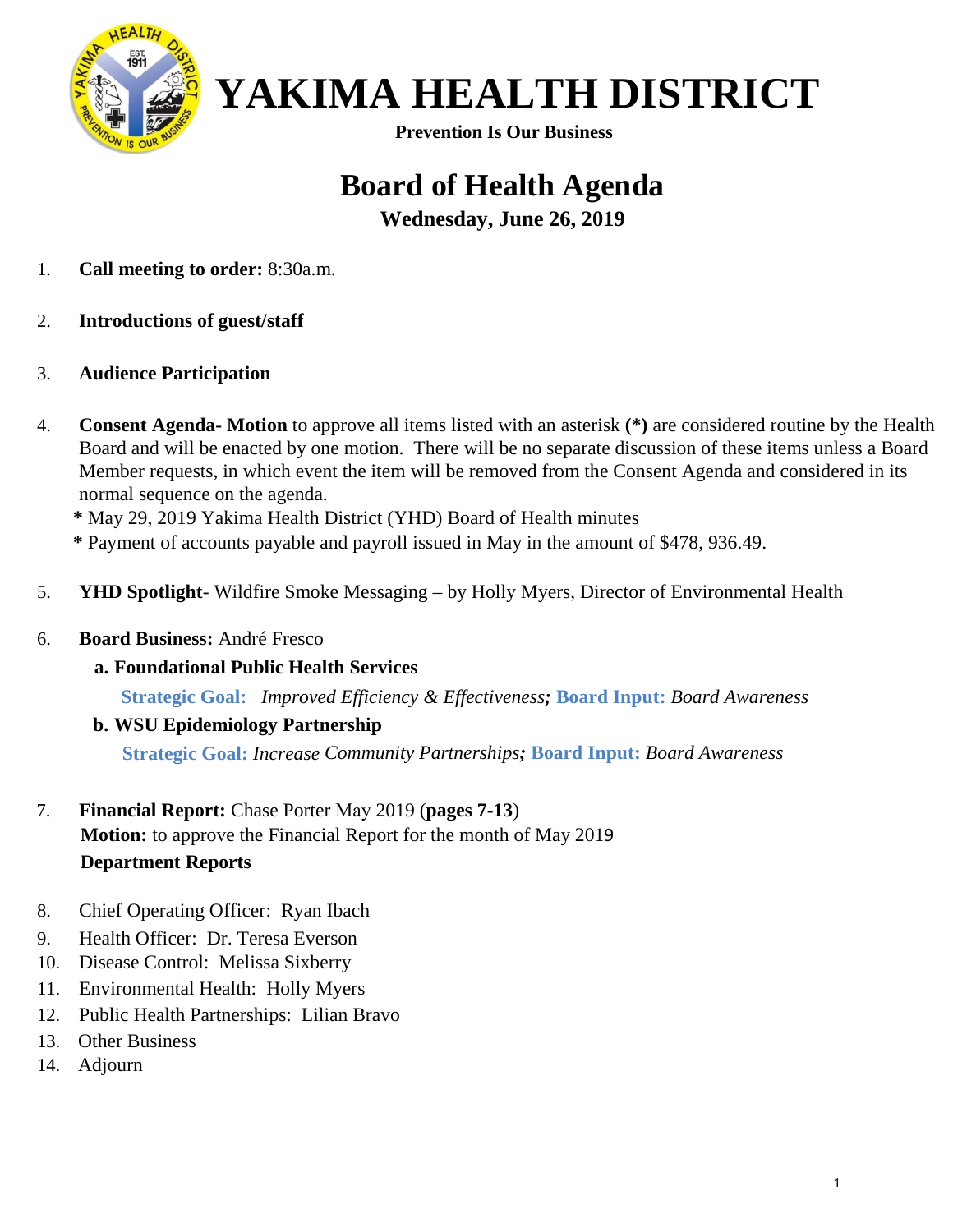

Prevention Is Our Business

### **Board of Health Minutes**

May 29, 2019

1. Meeting called to order by Board Chair, Gail Weaver, at 8:30 a.m.

#### **PRESENT ABSENT**

Gail Weaver, Citizen Member, Board Chair Norm Childress, Commissioner Barbara Harrer, City Representative Dr. Kay Funk, City Representative Renee Bouchey, Citizen Member Ron Anderson, Commissioner Mike Leita, Commissioner

#### **Yakima Health District (YHD) STAFF**

Lilian Bravo Dr. Teresa Everson Andre Fresco Ryan Ibach Holly Myers Chase Porter Melissa Sixberry Beth Snider Victoria Reyes

#### **GUESTS AND PRESS**

Dr. Curt Borden- Citizen, Retired Dentist

2. **WELCOME AND INTRODUCTIONS –** Andre Fresco introduced new YHD staff, Environmental Health Specialist Beth Snider and Administrative Assistant Victoria Reyes.

#### 3. **AUDIENCE PARTICIPATION -** None

|                                 | 4. CONSENT AGENDA: MOTION Gail Weaver               | <b>MOVE TO APPROVE:</b> Ron Anderson |
|---------------------------------|-----------------------------------------------------|--------------------------------------|
|                                 | entertained a motion to approve the May 2019 Yakima | <b>SECOND:</b> Renee Bouchey         |
| Health District Consent Agenda. |                                                     | $\checkmark$ Approved                |
|                                 |                                                     | $\Box$ Declined                      |
|                                 |                                                     | $\Box$ Amend                         |

#### **The following items were adopted upon approval of the consent agenda:**

- April 24, 2019 Yakima Health District Board of Health Minutes
- Approval of accounts payable and payroll issued in April 2019 in the amount of \$558, 023.01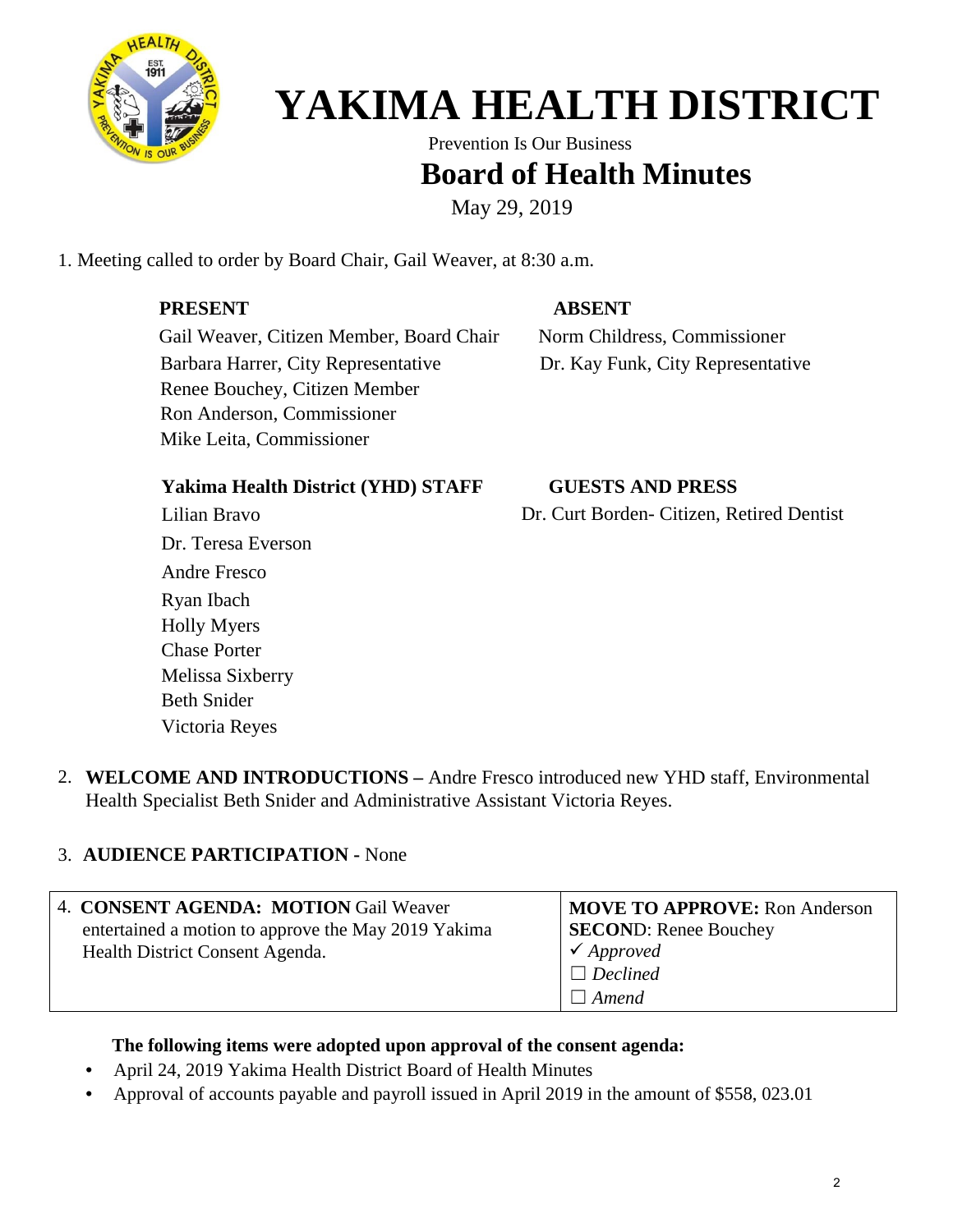

Prevention Is Our Business

- 5. **YHD SPOTLIGHT-** Harm Reduction Presented by Melissa Sixberry, Director of Disease Control. This presentation may be found on the Yakima Health District (YHD) Board of Health [webpage.](https://yakimacounty.us/DocumentCenter/View/21509/May--Harm-Reduction)
- 6. **BOARD BUSINESS:** Andre Fresco, Yakima Health District (YHD) Executive Director

#### **a. Foundational Public Health Services**

**Strategic Goal:** *Improved Efficiency & Effectiveness;* **Board Input:** *Board Awareness* The State has budgeted \$22M in funding for public health over the next two years. The last two years the State allocated \$12M in funding towards public health. The Health District will have the flexibility to spend its allocation of the funding based on the needs of the community and the Health District.

#### **b. Kresge Innovation Grant**

#### **Strategic Goal:** *Increase Community Partnerships;* **Board Input:** *Board Awareness*

The Health District has partnered with the Kresge Foundation and received a grant of \$125K to work on public health innovations. Andre Fresco and Lillian Bravo traveled to North Carolina for training and worked with collegues from around the country. YHD has also contracted with a consulting company, Navigant, to identify what has been learned and what needs to be done.

#### **c. Board Status of Dr. Kay Funk**

**Strategic Goal:** *Improved Efficiency & Effectiveness;* **Board Input:** *Board Awareness* Dr. Kay Funk was censured by the Yakima City Council, so she is unable to serve on the Board of Health for six months. The Board has decided to leave the position vacant for six months. Dr. Kay Funk will remain involved but will not attend BOH meetings.

#### 7. **FINANCIAL REPORT**: Chase Porter April 2019 **(pages 7-13)**

#### **April 2019 Budget Summary**

The Health District has a gain of revenue of approximately \$67K for the month of April. Our year-todate excess revenue is \$178K

#### **April 2019 Revenue and Expenditures**

- Annual budgeted revenues and expenditures are \$6.5M and \$6.6M, respectively.
- Year-to-date budgeted revenue and expenditures are \$2.1M and \$2.2M, respectively.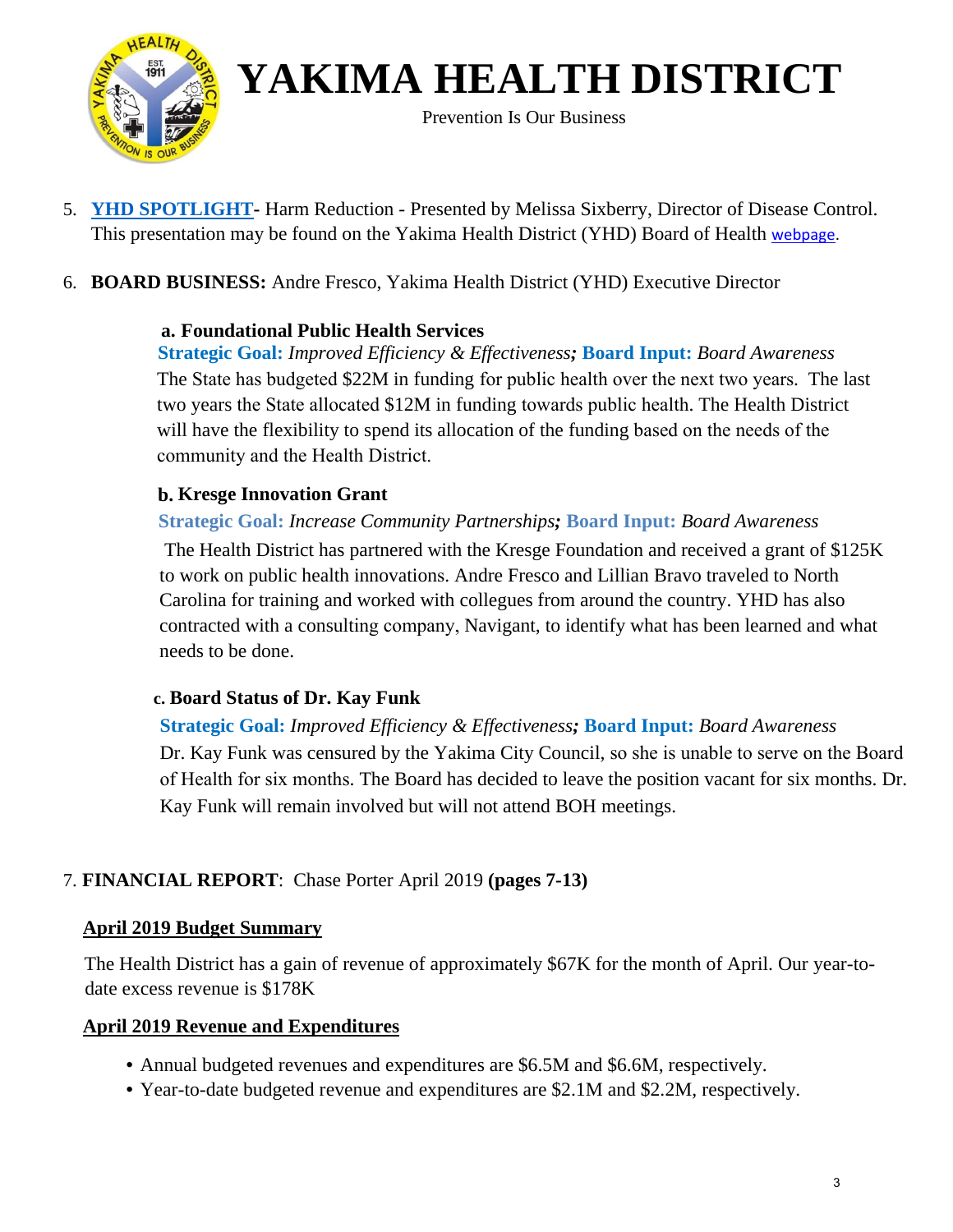

Prevention Is Our Business

• Year-to-date actual revenue and expenditures are \$2.1M and \$1.9M, respectively.

#### **Program Updates** please see **(pages 13-14)**

There is additional funding for the BCCHP and Wise Woman Program. Department of Health provided additional funding to try and meet the needs of the community.

EH Programs has increased revenue, there is typically an increase in activity during the Spring and Summer months.

A micro grant for approximately \$14K was given to us to refurbish the motorhome. The motorhome is mainly used for needle exchange. With the grant, the bathroom was removed, and an exam room was installed. The funds were also used to buy new tires and receive vehicle maintenance.

There has been a Federal Single Audit taking place at the Health District for the last three weeks, that should be finishing up this week. This was an audit that was expected and is routine.

| 8. <b>MOTION:</b> Gail Weaver entertained a motion to approve<br>the financial report for the month of April 2019. | MOVE TO APPROVE: Ron Anderson<br><b>SECOND:</b> Renee Bouchey<br>$\checkmark$ Approved |
|--------------------------------------------------------------------------------------------------------------------|----------------------------------------------------------------------------------------|
|                                                                                                                    | $\Box$ Declined                                                                        |
|                                                                                                                    | $\Box$ Amend                                                                           |

#### 9. **CHIEF OPERATING OFFICER:** Ryan Ibach **Emergency Preparedness**

YHD participated in a statewide emergency preparedness exercise to test the State's capabilities to transport medical countermeasures (MCM) throughout the State in a timely manner. YHD also held its own functional exercise at the State Fair Park to test its capabilities to distribute MCM to 25% of the County's population.

#### **Front Lobby**

The Health District is moving forward with being open during the lunch hour. Staff is currently being cross trained to ensure this happens by July 1<sup>st</sup>.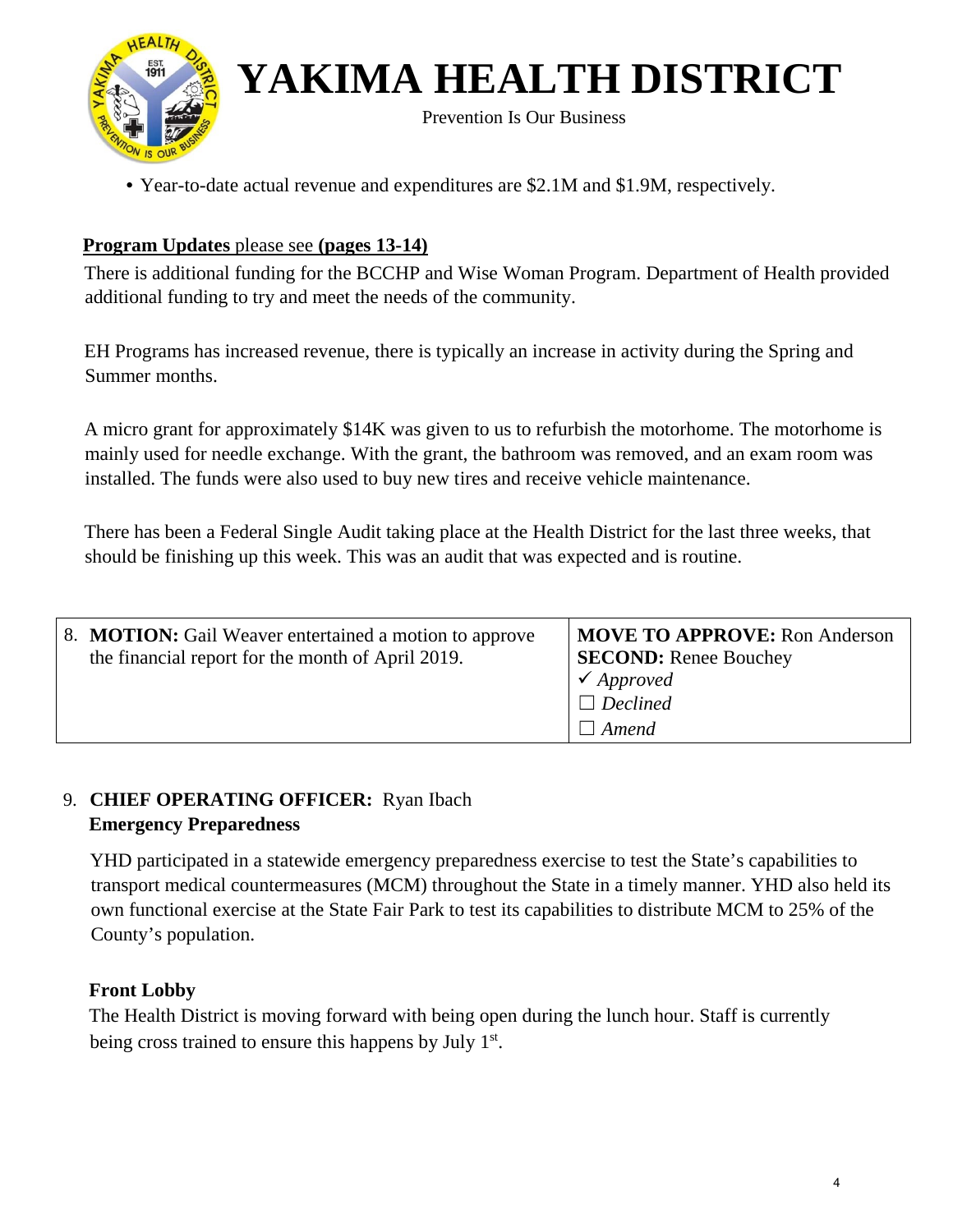

Prevention Is Our Business

#### 10. **HEALTH OFFICER**: Dr. Teresa Everson

#### **Measles**

There is a new outbreak with a total number of 8 cases involving Snohomish County, King County, and Pierce County. One of the Measles cases traveled through SeaTac Airport. Measles is preventable with higher vaccination rates and Yakima County leads the State in vaccination rates.

#### **Flu**

There have been no flu deaths in Yakima County this year. There were 225 flu-related deaths in WA State this year compared to 293 deaths last year.

#### **Wildfire Smoke**

The State is preparing local health jurisdictions to be able to assist schools and provide guidance for event closures**.** 

#### **STD**

The State and YHD are discussing creative ways to battle the high rates of infections.

#### 11. **DISEASE CONTROL**: Melissa Sixberry

#### **Tuberculosis**

Electronic DOT (eDOT) training is complete. YHD has received the eDOT software and it will be implemented in the near future.

#### 12. **ENVIRONMENTAL HEALTH (EH):** Holly Myers

#### **Wildfire Smoke**

YHD is working with the wildfire smoke workgroup that consists of EH Directors, Health Officers, State Department of Health and tribal representatives. This group is working hard and presenting information throughout the State to provide a consistent message for pre-wildfire season, during wildfire season, and post-wildfire season. Information can be found eventually on the Base Camp program within DOH communications program. This resource will be made available to all public health divisions that work with communities to share information. The same workgroup is developing a closure guidance document to be used by local health officers in cases where schools or public outdoor events are impacted by significant smoke. Details will continue to be shared as is available.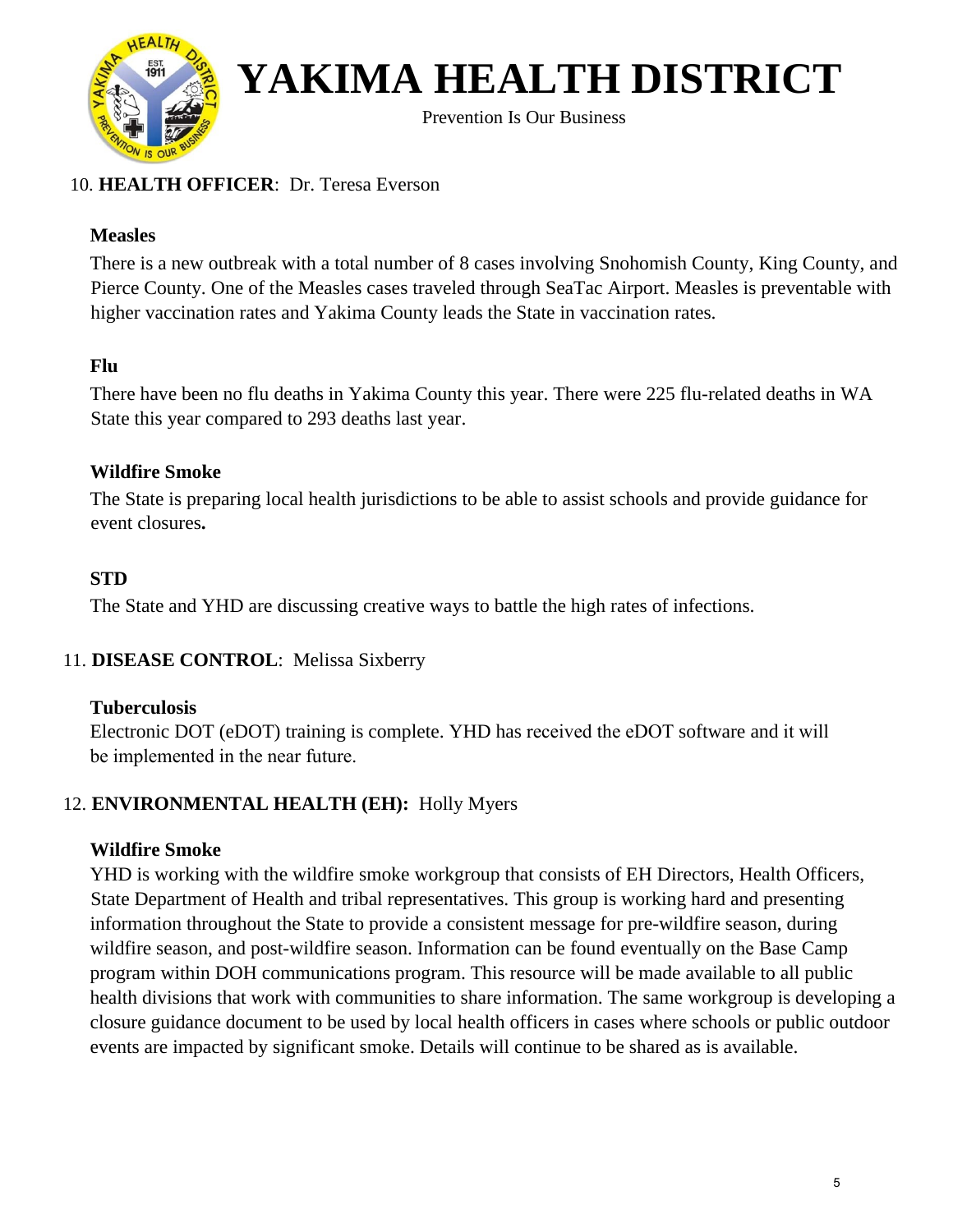

Prevention Is Our Business

#### **Winter Storm Effect on Cows**

Holly Myers is working closely with the Department of Ecology and the Department of Agriculture to answer some questions of concerns from the public and conducting monthly joint inspections at the temporary composting sites at the 2 dairies.

#### **Community On-Site Sewage**

Holly distributed a user's guide for the development and installation of Community Onsite Sewage Systems. This user guide will be shared with the Central Washington Home Builder's Association and other local stakeolders likely to take advantage of this option.

#### 13. **PUBLIC HEALTH PARTNERSHIPS:** Lilian Bravo

#### **BCCHP**

There was an overall increase of 25% enrollment for the BCCHP Program.

#### **Firearm Safety**

The injury rate to accidental firing is three times higher in Yakima County than the rest of the state. YHD partnered with Coastal Farm & Ranch and Seattle Children's hospital for an event in Yakima. The event was a success. 964 safe storages, 323 lock boxes, 41 trigger locks, and 600 cable locks were given out to the public. We hope to make this a tradition moving forward.

#### **Youth Marijuana Prevention**

The Health District partnered with Safe Yakima Valley to host an event where the public can learn more about new marijuana research and the impact it can have on our community. Over 100 providers, parents, students, and other community members attended this event.

| 15. MOTION: Gail Weaver entertained a motion to adjourn<br>the meeting at 9:44a.m. | <b>MOVE TO APPROVE:</b> Renee Bouchey<br><b>SECOND:</b> Ron Anderson<br>$\checkmark$ Approved |
|------------------------------------------------------------------------------------|-----------------------------------------------------------------------------------------------|
|                                                                                    | $\Box$ Declined<br>Amend                                                                      |
|                                                                                    |                                                                                               |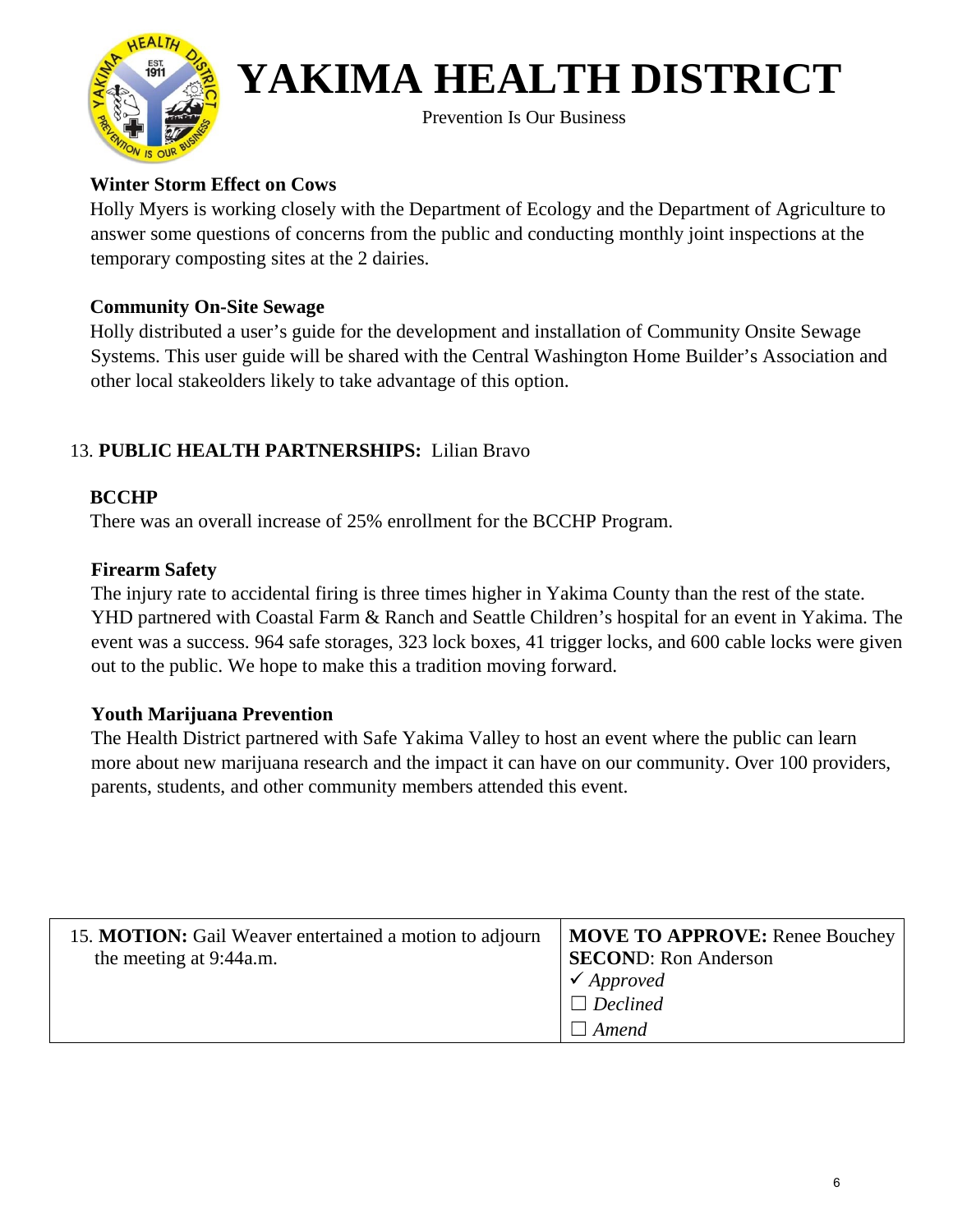#### **YAKIMA HEALTH DISTRICT BOARD OF HEALTH VOUCHERS APPROVAL**

The following vouchers/warrants are approved for payment:

| Fund 625-01 - From General Ledger Report (FMS) |               |              |
|------------------------------------------------|---------------|--------------|
| A/P Batch & Cash Voucher#                      | <b>Amount</b> |              |
| 5/15/2019 B#393968                             | \$90,279.22   |              |
| 5/31/2019 B#394421                             | \$192,613.54  |              |
| Indirect Costs- Yakima County                  | \$2,142.67    |              |
| <b>GIS Fixed cost</b>                          | \$574.83      |              |
| <b>Technology Services Cost</b>                | \$13,010.75   |              |
| Inter-Fund 114461                              | \$49.04       |              |
| Inter-Fund 114574                              | \$241.28      |              |
| Inter-Fund 114635                              | \$1,434.88    |              |
| Inter-Fund 114809                              | \$684.27      |              |
| Inter-Fund 114810                              | \$10.00       |              |
| Total Claims & Warrants, above                 |               | \$301,040.48 |
| Payroll Remittance to Key Bank<br>B#114492     | \$65,596.90   |              |
| 94308                                          | \$167,861.49  |              |
| 94473                                          | $-57,756.99$  |              |
| 94476                                          | $-$1,895.17$  |              |
| 94482                                          | $-$46,010.22$ |              |
| 114501                                         | \$100.00      |              |
|                                                |               |              |
| Total payroll paid this month                  |               |              |
| <b>Total Payroll</b>                           |               | \$177,896.01 |
| <b>TOTAL PAYMENTS</b>                          |               | \$478,936.49 |

All of the above May expenditures are approved for payment in the amount of **\$478,936.49** this 26th day of June 2019.

**Board of Health Chair** 

**\_\_\_\_\_\_\_\_\_\_\_\_\_\_\_\_\_\_\_\_\_\_\_\_\_\_\_\_\_\_\_\_**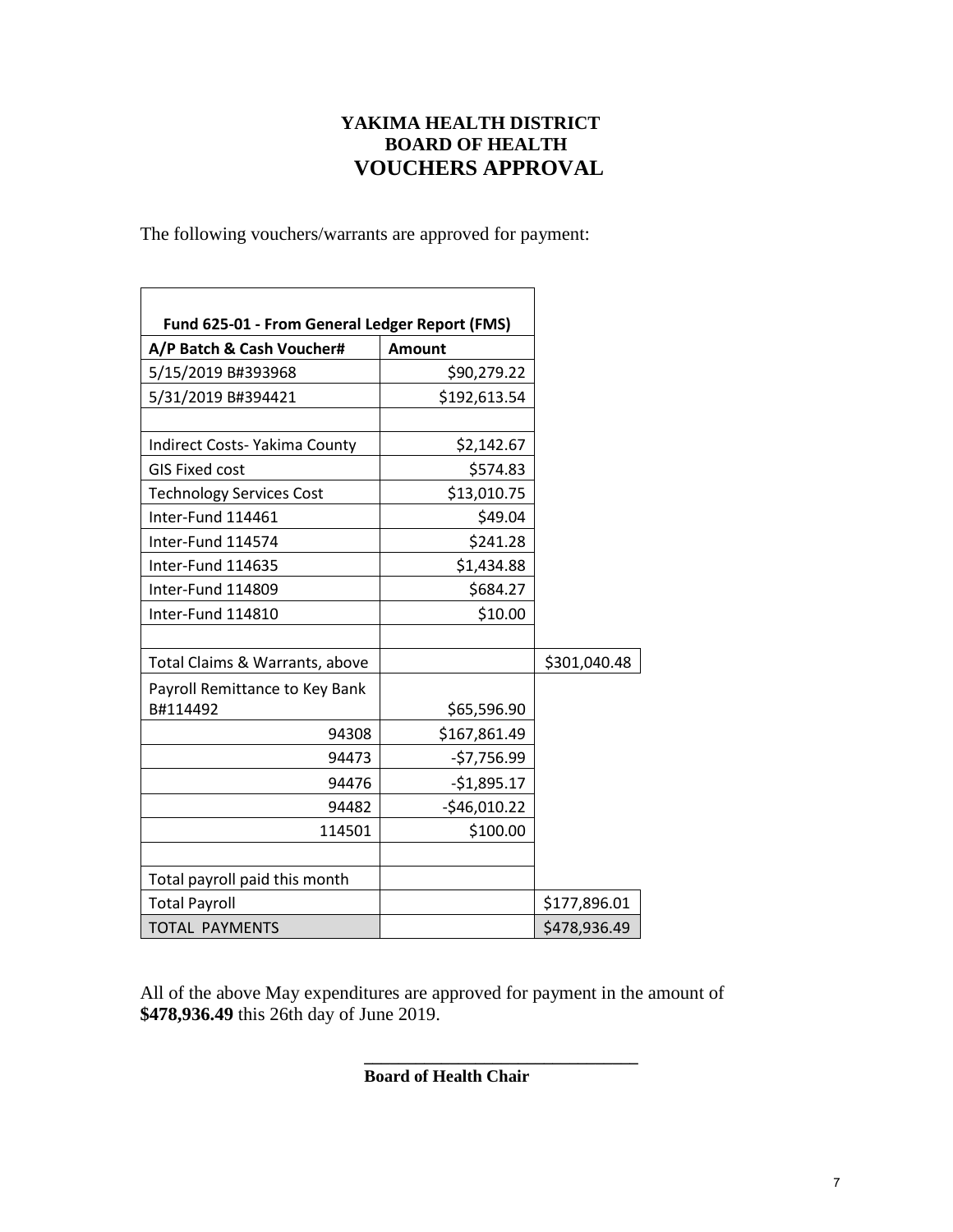

Yakima Health District 1210 Ahtanum Ridge Drive Union Gap, WA 98903 Phone  $(509)$  249-6549 Fax (509) 249-6649

#### **YAKIMA COUNTY HEALTH DISTRICT**

**For the month of May 2019**

### **REVIEW OF PRELIMINARY FINANCIAL STATEMENTS**

#### **41.67% OF THE BUDGET**

| Year to date: as of April 2019     | Net Income (Loss) | 177,797 |  |
|------------------------------------|-------------------|---------|--|
| For the Month of May 2019- ACTUALS | Net Income (Loss) | 56,645  |  |
| subtotal                           |                   | 234,442 |  |
| <b>Prior period adjustment</b>     |                   | н.      |  |
|                                    |                   |         |  |
| <b>May 2019</b>                    | Net Income (Loss) | 234,442 |  |

#### **Budget to Actual comparison- Year to date as of 5/31/2019**

| Revenue                                  |                            | <b>Expenditures</b>                          |                                      |
|------------------------------------------|----------------------------|----------------------------------------------|--------------------------------------|
| 6,469,128                                |                            | 6,589,516                                    |                                      |
| <b>Allocated Budget YTD</b><br>2,695,470 |                            | 2,745,631                                    |                                      |
| Budget % to total adopted budget         |                            | 41.67%                                       |                                      |
|                                          |                            |                                              |                                      |
| 2,622,983<br>Subtotals Actuals           |                            | 2,390,431                                    | 36.28%                               |
| 0                                        |                            | (1,891)                                      | $-0.03%$                             |
| <b>Total Actuals</b><br>2,622,983        |                            | 2,388,541                                    |                                      |
| Total actuals % to total adopted budget  |                            | 36.25%                                       |                                      |
|                                          |                            |                                              |                                      |
| Actual compared to total adopted budget  |                            |                                              |                                      |
| (72, 487)                                |                            | (357,090)                                    |                                      |
| Actual Revenue is<br>less than budget by |                            | Actual Expenditure is<br>less than budget by |                                      |
|                                          | (3,846,145)<br>this amount | 41.67%<br>40.55%                             | 40.55%<br>(4,200,975)<br>this amount |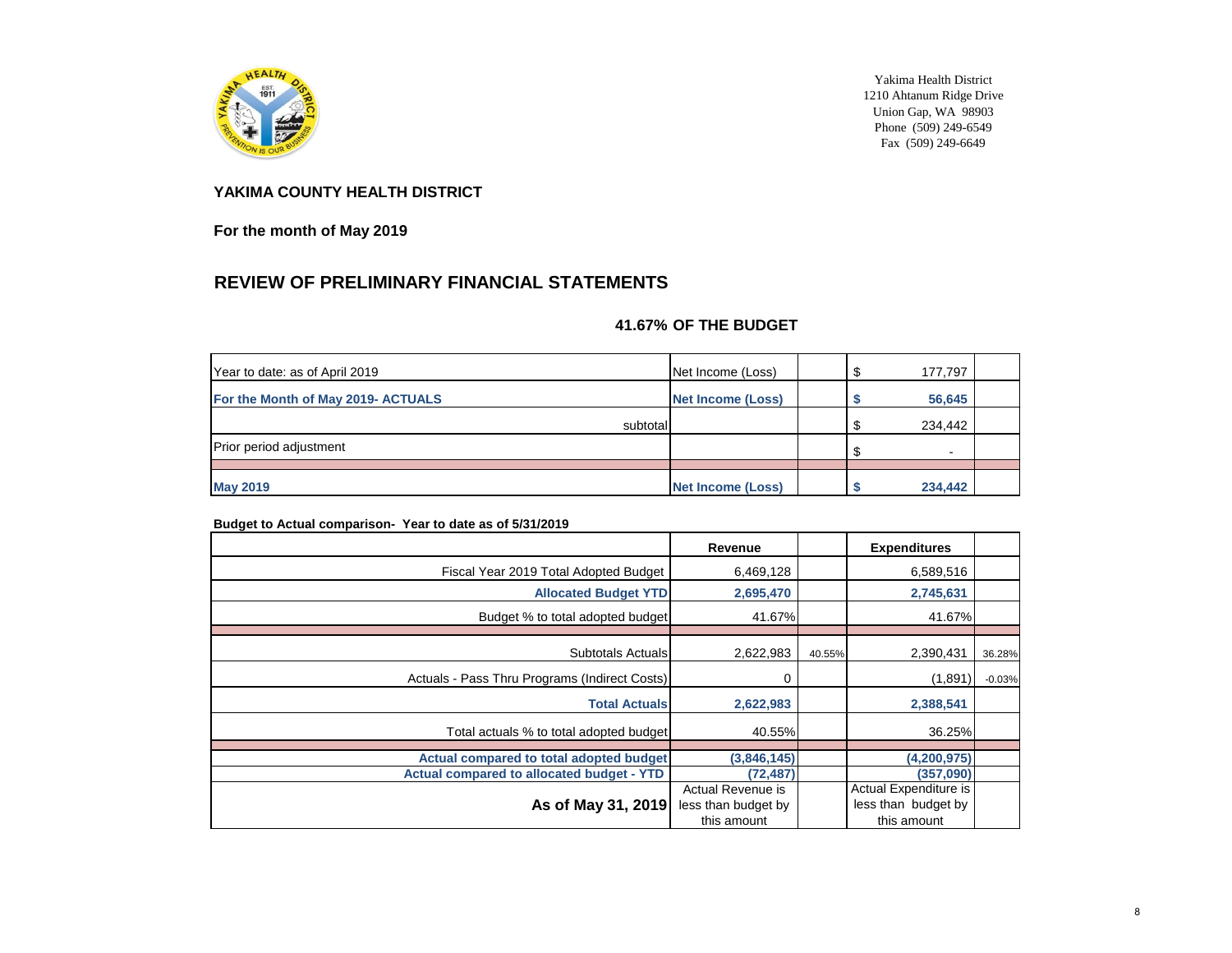

### **Yakima Health District**

**Income Statement**

| For the second<br>May 2019              |               | Monthly       |                   |               | Year-to-Date  | Year-End          |             |           |  |
|-----------------------------------------|---------------|---------------|-------------------|---------------|---------------|-------------------|-------------|-----------|--|
|                                         |               |               |                   |               |               |                   |             | 7 Mo's    |  |
|                                         | <b>Actual</b> | <b>Budget</b> | <b>Difference</b> | <b>Actual</b> | <b>Budget</b> | <b>Difference</b> | 2019 Budget | Remaining |  |
| Revenue                                 |               |               |                   |               |               |                   |             |           |  |
| <b>Public Health Funding</b>            | 87,707        | 87,707        | (0)               | 438,534       | 438,534       | (0)               | 1,052,482   | 613,948   |  |
| <b>Foundational Public Health</b>       |               | 11,577        | (11, 577)         |               | 57,885        | (57, 885)         | 138,923     | 138,923   |  |
| Federal                                 | 73,148        | 69,529        | 3,619             | 398,468       | 347,646       | 50,823            | 834,350     | 435,882   |  |
| State                                   | 37,680        | 24,586        | 13,094            | 142,366       | 122,931       | 19,435            | 295,034     | 152,668   |  |
| Yakima County                           | 12,500        | 12,500        |                   | 62,500        | 62,500        |                   | 150,000     | 87,500    |  |
| Fees, Permits Licensing                 | 133,495       | 105,221       | 28,274            | 554,794       | 526,105       | 28,689            | 1,262,651   | 707,857   |  |
| <b>Developmental Disabilities</b>       | 185,190       | 213,853       | (28, 663)         | 918,765       | 1,069,266     | (150, 501)        | 2,566,238   | 1,647,473 |  |
| Nongovernmental Contributions           |               | 10,371        | (10, 371)         | 7,050         | 51,854        | (44, 804)         | 124,450     | 117,400   |  |
| Investment Income                       | 13,252        | 3,750         | 9,502             | 99,495        | 18,750        | 80,745            | 45,000      | (54, 495) |  |
| Other                                   | 579           |               | 579               | 1,011         |               | 1,011             |             | (1,011)   |  |
| <b>Total Revenue</b>                    | 543,552       | 539,094       | 4,458             | 2,622,983     | 2,695,470     | (72, 487)         | 6,469,128   | 3,846,145 |  |
| <b>Expenses</b>                         |               |               |                   |               |               |                   |             |           |  |
| Salaries & Wages                        | 158,209       | 163,162       | (4,953)           | 794,742       | 815,812       | (21,070)          | 1,957,950   | 1,163,208 |  |
| <b>Benefits-Direct</b>                  | 60,603        | 67,106        | (6, 502)          | 299,846       | 335,528       | (35,681)          | 805,266     | 505,420   |  |
| Payroll Expense                         | 218,812       | 230,268       | (11, 455)         | 1,094,588     | 1,151,339     | (56, 751)         | 2,763,216   | 1,668,628 |  |
| <b>Enhanced Program</b>                 |               | 25,000        | (25,000)          | 6,024         | 125,000       | (118, 976)        | 300,000     | 293,976   |  |
| Advertising/Promotional                 | 95            | 1,354         | (1,259)           | 1,687         | 6,771         | (5,083)           | 16,250      | 14,563    |  |
| <b>BOH Meeting Supplies</b>             | 10            | 83            | (73)              | 87            | 417           | (330)             | 1,000       | 913       |  |
| <b>Computer Expense</b>                 |               | 763           | (763)             | 1,155         | 3,816         | (2,661)           | 9,158       | 8,003     |  |
| Copies & Printing                       | 5,732         | 1,625         | 4,107             | 16,802        | 8,125         | 8,677             | 19,500      | 2,698     |  |
| <b>Employee Recognition</b>             | 23            | 53            | (30)              | 174           | 263           | (88)              | 630         | 456       |  |
| <b>Janitorial Services</b>              | 1,608         | 2,583         | (975)             | 11,044        | 12,917        | (1,873)           | 31,000      | 19,956    |  |
| <b>Janitorial Supplies</b>              | 104           | 267           | (162)             | 942           | 1,333         | (391)             | 3,200       | 2,258     |  |
| <b>Membership Dues</b>                  | 192           | 1,282         | (1,090)           | 13,530        | 6,410         | 7,119             | 15,385      | 1,855     |  |
| <b>Office Supplies</b>                  | 211           | 1,150         | (939)             | 1,544         | 5,750         | (4,206)           | 13,800      | 12,256    |  |
| <b>Operating Supplies</b>               | 1,209         | 1,564         | (355)             | 5,192         | 7,820         | (2,628)           | 18,767      | 13,575    |  |
| Postage                                 | 637           | 958           | (322)             | 3,137         | 4,792         | (1,655)           | 11,500      | 8,363     |  |
| Telephone                               | 2,512         | 2,356         | 156               | 12,283        | 11,781        | 502               | 28,275      | 15,992    |  |
| Professional Services - Accounting      | 175           | 1,667         | (1, 491)          | 3,058         | 8,333         | (5,275)           | 20,000      | 16,942    |  |
| Professional Services - County Indirect | 2,143         | 1,276         | 866               | 10,713        | 6,381         | 4,332             | 15,315      | 4,602     |  |
| Professional Services - Health Officer  | 4,395         | 6,667         | (2, 272)          | 20,879        | 33,333        | (12, 455)         | 80,000      | 59,121    |  |
| Professional Services - Legal           | 3,329         | 1,246         | 2,083             | 9,129         | 6,229         | 2,900             | 14,950      | 5,821     |  |
| Professional Services - Technology      | 13,011        | 13,118        | (107)             | 65,631        | 65,588        | 43                | 157,412     | 91,781    |  |
| Professional Services - Other           | 4,324         | 8,047         | (3,723)           | 22,409        | 40,233        | (17, 823)         | 96,558      | 74,149    |  |
| Provider Serv-Medical (Fed)             | 22,061        | 16,663        | 5,397             | 112,228       | 83,317        | 28,912            | 199,960     | 87,732    |  |
| Provider Serv-Medical (State)           | 18,670        | 8,837         | 9,833             | 43,613        | 44,183        | (571)             | 106,040     | 62,427    |  |
| Provider Services - DD                  | 163,625       | 188,730       | (25, 105)         | 826,260       | 943,650       | (117, 390)        | 2,264,761   | 1,438,501 |  |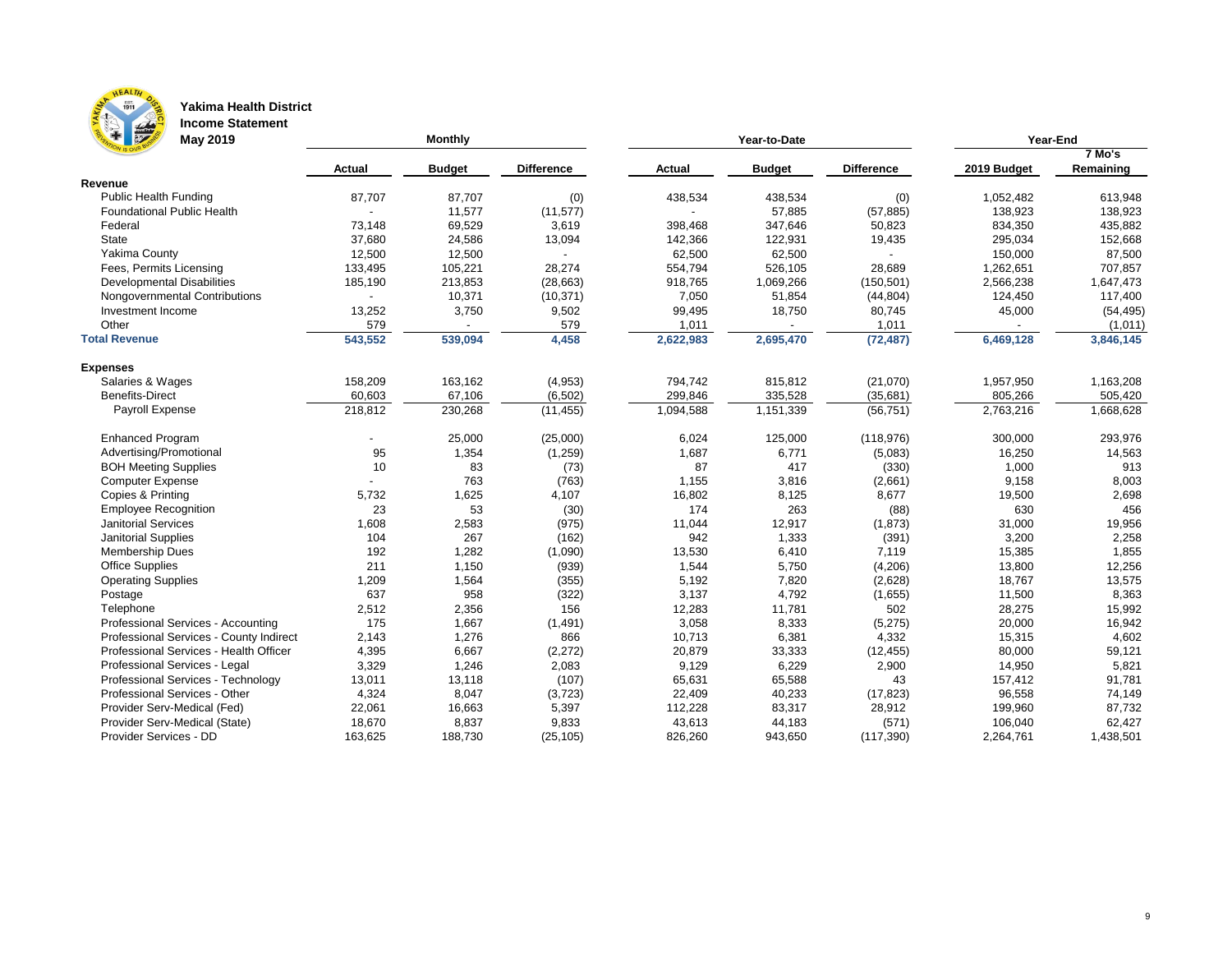

#### **Yakima Health District Income Statement**

| <b>Figures</b><br><b>May 2019</b>    |               | <b>Monthly</b> |                   |               | Year-to-Date  | Year-End          |             |            |
|--------------------------------------|---------------|----------------|-------------------|---------------|---------------|-------------------|-------------|------------|
|                                      |               |                |                   |               |               |                   |             | 7 Mo's     |
|                                      | <b>Actual</b> | <b>Budget</b>  | <b>Difference</b> | <b>Actual</b> | <b>Budget</b> | <b>Difference</b> | 2019 Budget | Remaining  |
| <b>Expenses (Cont.)</b>              |               |                |                   |               |               |                   |             |            |
| <b>Contracted Services</b>           | 3,662         | 4,117          | (454)             | 7,329         | 20,583        | (13, 254)         | 49,400      | 42,071     |
| <b>Temp Worker</b>                   |               | 208            | (208)             |               | 1,042         | (1,042)           | 2,500       | 2,500      |
| <b>Client's Related Expenses</b>     | 500           | 42             | 458               | 722           | 208           | 514               | 500         | (222)      |
| <b>Interpreting Services</b>         |               | 38             | (38)              |               | 188           | (188)             | 450         | 450        |
| Laboratory & Pharmacy Supplies       | 1,172         | 496            | 676               | 3,687         | 2,479         | 1,208             | 5,950       | 2,263      |
| <b>Bank Fees</b>                     |               | 92             | (92)              |               | 458           | (458)             | 1,100       | 1,100      |
| Fuel                                 | 2,125         | 1,517          | 608               | 6,050         | 7,584         | (1,534)           | 18,201      | 12,151     |
| Insurance                            | 3,378         | 3,378          | (0)               | 16,891        | 16,891        | (0)               | 40,538      | 23,647     |
| Miscellaneous                        | 121           | 333            | (212)             | 2,484         | 1,667         | 817               | 4,000       | 1,516      |
| <b>Operating Rental &amp; Leases</b> | 4,724         | 6,765          | (2,040)           | 30,488        | 33,824        | (3, 336)          | 81,177      | 50,689     |
| <b>Rent Storage</b>                  | 219           | 209            | 10                | 1,095         | 1,045         | 50                | 2,509       | 1,414      |
| Repair & Maintenance (Car/Bldg.)     | 1,903         | 1,498          | 405               | 16,609        | 7,490         | 9,119             | 17,975      | 1,366      |
| Small Tools & Equip/Asset Repl.      | 236           | 535            | (299)             | 4,806         | 2,677         | 2,129             | 6,425       | 1,619      |
| Training                             | 1,631         | 4,751          | (3, 120)          | 7,251         | 23,754        | (16, 503)         | 57,010      | 49,759     |
| Travel                               | 8,817         | 14,268         | (5, 450)          | 34,985        | 71,338        | (36, 352)         | 171,210     | 136,225    |
| <b>Utilities</b>                     | 1,909         | 2,089          | (180)             | 9,236         | 10,446        | (1, 210)          | 25,070      | 15,834     |
| Close Out Indirect Program           | (4, 724)      | (5,968)        | 1,244             | (30, 488)     | (29, 840)     | (648)             | (71, 616)   | (41, 128)  |
| Less Pass-Through Expenses           | (1,645)       | (797)          | (848)             | (4, 714)      | (3,983)       | (730)             | (9,560)     | (4, 846)   |
| <b>Total Expenses</b>                | 486,906       | 549,126        | (62, 220)         | 2,388,541     | 2,745,631     | (357,090)         | 6,589,516   | 4,200,975  |
| <b>Excess/(Loss on) Revenue</b>      | 56,645        | (10, 032)      | 66,677            | 234,442       | (50, 161)     | 284,603           | (120, 388)  | (354, 830) |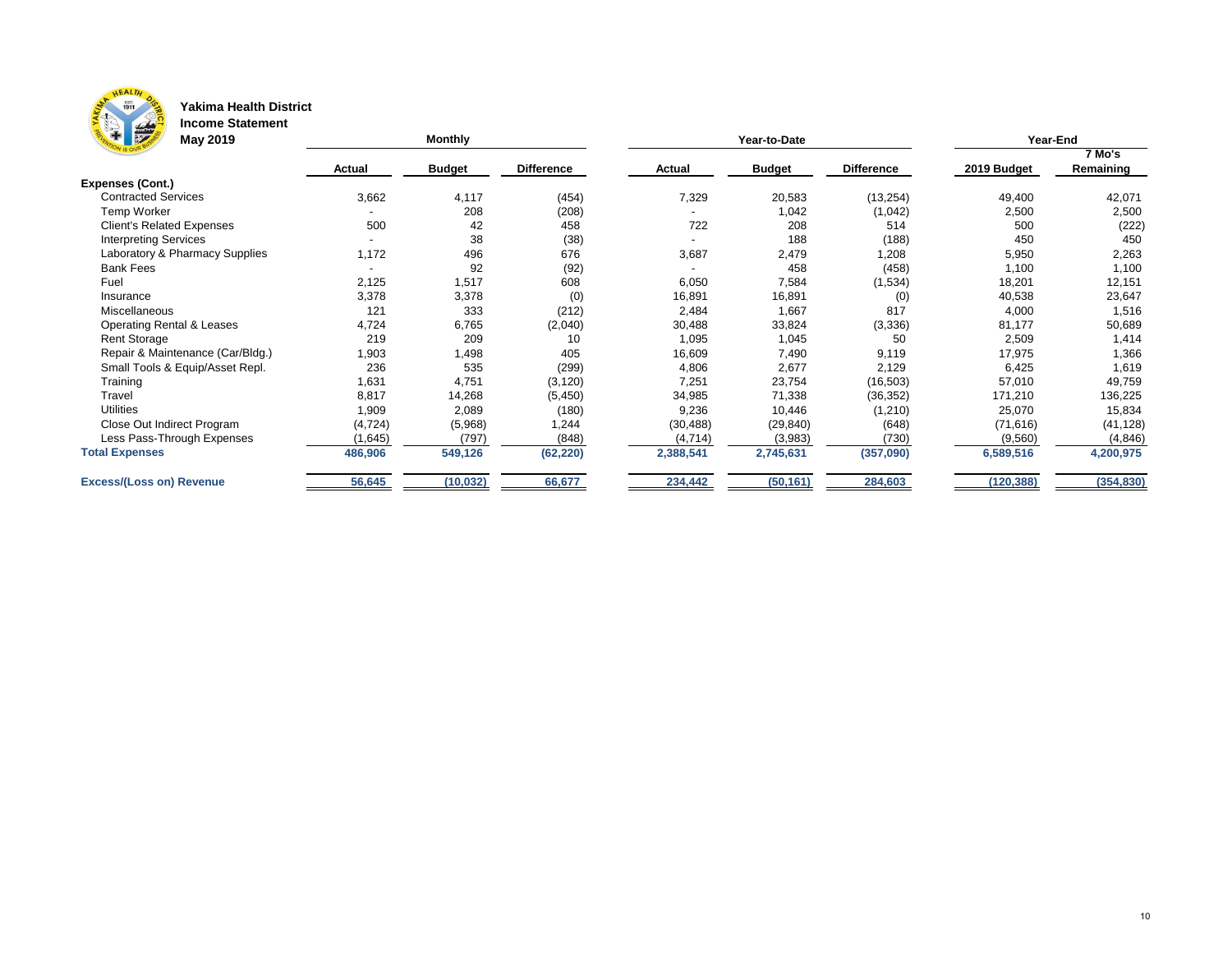### **YAKIMA HEALTH DISTRICT** Preliminary Monthly Financial Summary by Program for May 2019 *Preliminary Monthly Financial Summary by Program for May 2019 Yrly Budget Rev**Yrly Budget Rev**Yrly budget Exp*

|                    | <b>Budget YTD Percentage</b>                                   | 41.67%          |                               |                |         |                             |                | 6,469,128       | 6,589,516 Original          |        |                                          |                                             |                                     |                                                      |                                |
|--------------------|----------------------------------------------------------------|-----------------|-------------------------------|----------------|---------|-----------------------------|----------------|-----------------|-----------------------------|--------|------------------------------------------|---------------------------------------------|-------------------------------------|------------------------------------------------------|--------------------------------|
|                    |                                                                |                 |                               |                | 40.55%  | 36.22%                      |                | 41.67%          | 41.67%                      |        |                                          |                                             |                                     |                                                      |                                |
|                    |                                                                |                 | <b>Actual - Current Month</b> |                |         | Actual - Year to Date (YTD) |                |                 | Budget - Year To Date (YTD) |        | <b>Budget Variance</b><br>from YTD actua | Year to date                                | Year to date                        | Admin &<br>Support<br>Programs                       |                                |
| Prog<br><u>No.</u> | <b>Program Description</b>                                     | <b>Revenue</b>  | <b>Expense</b>                | $Net$          | Revenue | <b>Expense</b>              | $Net$          | Revenue         | <b>Expense</b>              | $Net$  | Amount (Over) or<br><b>Under Budget</b>  | <b>Actuals</b><br><u>(Expenses</u><br>only) | <b>Budget</b><br>(Expenses<br>only) | <b>Amount</b><br>(Over) or<br>Under<br><b>Budget</b> | Comments                       |
| 111                | YHD Vehicles                                                   | $\sim$          | (1,063)                       | 1,063          | $\sim$  | (2, 478)                    | 2,478          | $\sim$          | $\sim$                      | $\sim$ | 2,478                                    |                                             |                                     |                                                      |                                |
|                    | 100 Administrator & Health Officer                             | 13,252          | $\overline{0}$                | 13,252         | 99,495  | $\sim$                      | 99,495         | 18,750          | <b>Section</b>              | 18,750 | 80,745                                   | 151,708                                     | 160,081                             |                                                      | 8,374 Gain on Inv. Interest    |
|                    | 110 Information Systems                                        | $\sim$          | 5,575                         | (5,575)        | $\sim$  | 20,367                      | $(20, 367)$ #  | <b>Contract</b> | <b>COL</b>                  | $\sim$ | (20, 367)                                |                                             | 31,043                              |                                                      | 31,043   FPHS Funds - \$20,367 |
|                    | 113 Strategic Planning and Partnership                         | 14,996          | 20,560                        | (5,564)        | 71,468  | 83,788                      | $(12,320)$ ;   | 90,838          | 88,113                      | 2,725  | (15,045)                                 |                                             |                                     |                                                      | FPHS Funds - \$12,320          |
|                    | 120 Community Health Administration                            | $\sim$          |                               | $\sim$         | $\sim$  |                             | $\sim$         | <b>Co</b>       | <b>Co</b>                   | $\sim$ | $\sim$                                   | 8,345                                       | 8,105                               | (239)                                                |                                |
|                    | 130 Building, Fixtures                                         | $\sim$          | $\overline{0}$                | (0)            | $\sim$  | $\overline{0}$              | (0)            | <b>Contract</b> | <b>Section</b>              | $\sim$ | (0)                                      | 30,488                                      | 33,823                              | 3,335                                                |                                |
|                    | 150 EH Administration                                          | $\sim$          | $\sim$                        | ٠              | $\sim$  |                             | $\blacksquare$ | $\sim$          | $\sim$                      | ж.     | $\sim$                                   | 48,902                                      | 49,447                              | 545                                                  |                                |
|                    | 160 Business Management                                        | 12 <sub>2</sub> | $\overline{0}$                | 12             | 444     | 424                         | 20             | <b>Contract</b> | <b>Section</b>              | $\sim$ | 20                                       | 120,929                                     | 133,341                             | 12,412                                               |                                |
|                    | 161 Bus Mgmt Unallocated                                       | 3,333           | 273                           | 3,061          | 16,667  | 4,656                       | 12,011         | 16,667          | 15,138                      | 1,529  | 10,482                                   |                                             |                                     |                                                      |                                |
|                    | 170 Personnel                                                  | $\sim$          | <b>Section</b>                | ٠              | $\sim$  |                             | $\sim$         |                 |                             | $\sim$ | $\sim$                                   | 15,366                                      | 10,268                              | (5,098)                                              |                                |
|                    | 171 Agency Training                                            | 917             | ж.                            | 917            | 4,583   | 3,707                       | 877            | 4,583           | 2,818                       | 1,765  | (889)                                    |                                             |                                     |                                                      |                                |
|                    | 172 HR Legal/Sound Employment                                  | 708             |                               | 708            | 3,542   |                             | 3,542          | 3,542           | 1,750                       | 1,792  | 1,750                                    |                                             |                                     |                                                      |                                |
|                    | 173 Kresge Contribution                                        | $\sim$          | 4,099                         | (4,099)        | $\sim$  | 7,568                       | $(7,568)$   1  | 51,854          | 51,854                      | $\sim$ | (7, 568)                                 |                                             |                                     |                                                      | Revenue received PY            |
|                    | 221 SNAP ED                                                    | 1,201           | 951                           | 250            | 7,261   | 6,011                       | 1,250          | 12,739          | 11,489                      | 1,250  | $\blacksquare$                           |                                             |                                     |                                                      |                                |
|                    | 223 Tobacco Prevention & Education                             | 5,267           | 5,267                         |                | 12,917  | 12,917                      | ٠              | 3,333           | 3,333                       | $\sim$ | ٠                                        |                                             |                                     |                                                      |                                |
|                    | 225 Child Death Review                                         | 542             | 18                            | 524            | 2,708   | 602                         | 2,106          | 2,708           | 2,085                       | 623    | 1,483                                    |                                             |                                     |                                                      |                                |
|                    | 290 Medicaid Admin Match-YHD                                   | $\sim$          | 817                           | (817)          | 15,335  | 5,036                       | 10,299         | 20,833          | 6,620                       | 14,213 | (3,913)                                  |                                             |                                     |                                                      |                                |
|                    | 309 Medical Records                                            | 552             | 243                           | 309            | 2,968   | 1,592                       | 1,377          | 2,708           | 1,593                       | 1,115  | 261                                      |                                             |                                     |                                                      |                                |
|                    | 320 DOHCC - Immunizations                                      | $\sim$          |                               | (1)            | ۰.      | $\overline{2}$              | (2)            | $\sim$          | <b>Contract</b>             | $\sim$ | (2)                                      |                                             |                                     |                                                      |                                |
|                    | 321 DOHCC-Prenatal Hep B                                       | 292             | $\sim$                        | 292            | 1,458   |                             | 1,458          | 1,875           | 598                         | 1,278  | 181                                      |                                             |                                     |                                                      |                                |
|                    | 322   Immunization Promotion                                   | 548             | 883                           | (335)          | 7,272   | 6,941                       | 331            | 9,109           | 7,603                       | 1,506  | (1, 175)                                 |                                             |                                     |                                                      |                                |
|                    | 325 State Vaccine Monitoring                                   | 800             | 69                            | 731            | 800     | 389                         | 411            | $\sim$ .        | <b>Contract</b>             | $\sim$ | 411                                      |                                             |                                     |                                                      |                                |
| 331                | STD - DOH staff                                                | 722             | 1,096                         | (374)          | 8,194   | 6,402                       | 1,792          | 7,280           | 6,270                       | 1,010  | 783                                      |                                             |                                     |                                                      |                                |
|                    | 332 STD-Yakima                                                 | 9,748           | 8,606                         | 1,142          | 57,622  | 38,549                      | 19,072         | 63,542          | 61,608                      | 1,934  | 17,139                                   |                                             |                                     |                                                      |                                |
|                    | 349 Tuberculosis Program                                       | 17,583          | 20,233                        | (2,649)        | 107,797 | 103,263                     | 4,534          | 84,812          | 82,841                      | 1,971  | 2,563                                    |                                             |                                     |                                                      |                                |
|                    | 350 HIV Testing                                                | 9,201           | 9,201                         | $\sim$         | 42,858  | 42,858                      | $\blacksquare$ | 41,265          | 41,265                      | $\sim$ | $\blacksquare$                           |                                             |                                     |                                                      |                                |
| 351                | HIV PrEP                                                       | 276             | 276                           | $\sim$         | 5,028   | 5,028                       | $\blacksquare$ | 3,754           | 3,754                       | $\sim$ | $\sim$                                   |                                             |                                     |                                                      |                                |
|                    | 352 Adult Viral Hepatitis                                      | 7,473           | 6,852                         | 621            | 41,223  | 39,393                      | 1,830          | 32,434          | 30,769                      | 1,665  | 165                                      |                                             |                                     |                                                      |                                |
|                    | 390 Other Comm Diseases                                        | 27,867          | 24,973                        | 2,894          | 142,533 | 134,271                     | 8,262          | 180,385         | 177,778                     | 2,606  | 5,656                                    |                                             |                                     |                                                      |                                |
|                    | 430 Colon Screening                                            | 5,728           | 5,328                         | 400            | 19,164  | 17,310                      | 1,855          | 18,404          | 17,253                      | 1,152  | 703                                      |                                             |                                     |                                                      |                                |
|                    | <b>Breast/Cervical Cancer-Direct</b><br>431 Services/Operation | 59,247          | 56,268                        | 2,979          | 254,189 | 246,108                     | 8,081          | 218,378         | 215,503                     | 2,875  | 5,206                                    |                                             |                                     |                                                      |                                |
|                    | 432 Komen Funding                                              | $\sim$          | $\sim$                        | $\blacksquare$ | 7,000   | 1,500                       | 5,500          | $\sim$          | $\sim$                      | $\sim$ | 5,500                                    |                                             |                                     |                                                      |                                |
|                    | 450 Wisewoman                                                  | 2,715           | 3,297                         | (582)          | 7,401   | 8,783                       | (1,382)        | $\sim$          | $\sim$                      | $\sim$ | (1, 382)                                 |                                             |                                     |                                                      | <b>New Porgram</b>             |
|                    | 520 Drinking Water                                             | 7,047           | 5,807                         | 1,240          | 28,433  | 20,960                      | 7,473          | 29,167          | 28,500                      | 667    | 6,807                                    |                                             |                                     |                                                      |                                |
|                    | 522 Water Quality- Sanitary Survey                             | 1,333           | 1,051                         | 282            | 2,667   | 2,055                       | 612            | 5,000           | 3,783                       | 1,217  | (605)                                    |                                             |                                     |                                                      |                                |
|                    | 523  DOE Well Drilling Inspections                             | 1,842           | 1,542                         | 300            | 17,883  | 10,784                      | 7,099          | 12,500          | 10,812                      | 1,688  | 5,411                                    |                                             |                                     |                                                      |                                |
|                    | 530 Solid Waste Permits/Tonnage                                | 5,441           | 4,366                         | 1,075          | 20,682  | 20,221                      | 461            | 18,805          | 18,494                      | 310    | 151                                      |                                             |                                     |                                                      |                                |
|                    | 531 Solid Waste Nuisances                                      | 4,391           | 3,739                         | 653            | 27,608  | 27,623                      | (15)           | 23,765          | 22,161                      | 1,604  | (1,619)                                  |                                             |                                     |                                                      |                                |
|                    | 532 Solid Waste Facilities                                     | 2,250           | 485                           | 1,765          | 12,716  | 3,339                       | 9,377          | 17,974          | 11,808                      | 6,165  | 3,212                                    |                                             |                                     |                                                      |                                |
|                    | 533 Bio-Solids                                                 |                 | 148                           | (148)          | 1,431   | 1,045                       | 386            | 1,685           | 1,436                       | 249    | 137                                      |                                             |                                     |                                                      |                                |
|                    | 534 Proper Syringes Program Outreach                           | 250             | 430                           | (180)          | 2,160   | 1,931                       | 230            | 2,769           | 2,541                       | 228    |                                          |                                             |                                     |                                                      |                                |
|                    | 540 OSS & Land Develop                                         | 31,567          | 32,929                        | (1,362)        | 152,828 | 145,415                     | 7,413          | 169,417         | 169,373                     | 44     | 7,369                                    |                                             |                                     |                                                      |                                |

| Internal Serv- Vehicles/Copiers   Personal Health Program |                           | Environ. Health Program          |
|-----------------------------------------------------------|---------------------------|----------------------------------|
| Admin & Support                                           | Communicable Disease Prog | Developmental Disability Program |
| Assets replacements/PERS1                                 | Adult Hepatitis Program   | <b>Vital Records</b>             |
| Agency Trg/HR Legal                                       | Breast & Colon Program    | Indirect cost Rate Allocation    |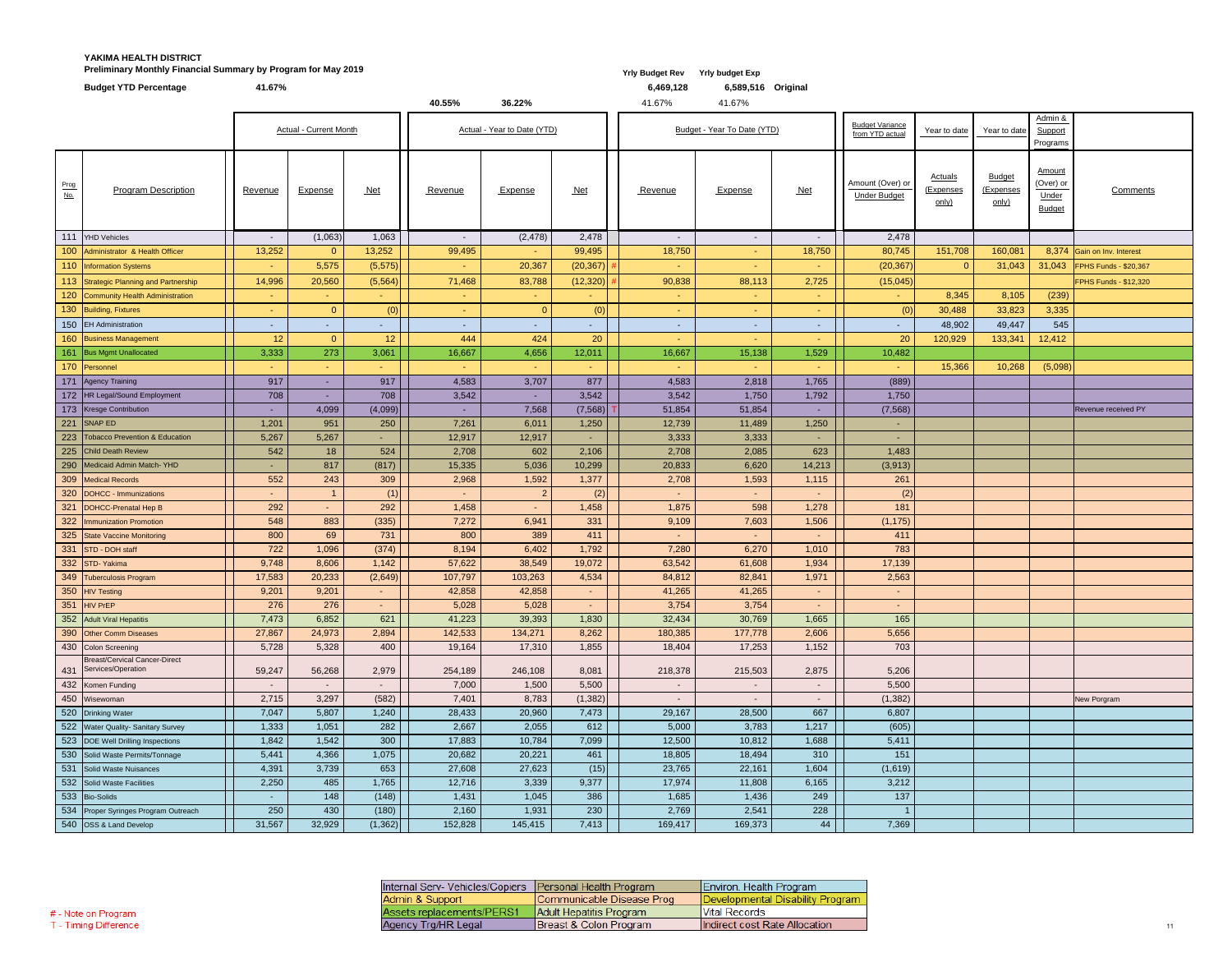### **YAKIMA HEALTH DISTRICT Preliminary Monthly Financial Summary by Program for May 2019** *Yrly Budget Rev* **Yrly Budget Rev Yrly budget Exp**

|             | <b>Budget YTD Percentage</b>            | 41.67%  |                               |          | 40.55%                      | 36.22%         |           | 6,469,128<br>41.67% | 6,589,516 Original<br>41.67% |           |                                           |                                      |                                     |                                               |                        |
|-------------|-----------------------------------------|---------|-------------------------------|----------|-----------------------------|----------------|-----------|---------------------|------------------------------|-----------|-------------------------------------------|--------------------------------------|-------------------------------------|-----------------------------------------------|------------------------|
|             |                                         |         | <b>Actual - Current Month</b> |          | Actual - Year to Date (YTD) |                |           |                     | Budget - Year To Date (YTD)  |           | <b>Budget Variance</b><br>from YTD actual | Year to date                         | Year to date                        | Admin &<br>Support<br>Programs                |                        |
| Prog<br>No. | <b>Program Description</b>              | Revenue | <b>Expense</b>                | $Net$    | Revenue                     | <b>Expense</b> | $Net$     | Revenue             | Expense                      | $Net$     | Amount (Over) or<br><b>Under Budget</b>   | <b>Actuals</b><br>(Expenses<br>only) | <b>Budget</b><br>(Expenses<br>only) | Amount<br>(Over) or<br>Under<br><b>Budget</b> | Comments               |
|             | 550 Vector                              | 1,417   | 270                           | 1,147    | 7,083                       | 2,595          | 4,488     | 7,083               | 6,937                        | 147       | 4,341                                     |                                      |                                     |                                               |                        |
| 560         | <b>Food Inspections</b>                 | 48,829  | 31,213                        | 17,616   | 207,374                     | 186,476        | 20,898    | 181,250             | 181,059                      | 191       | 20,707                                    |                                      |                                     |                                               |                        |
| 561         | Food Education                          | 17,913  | 3,390                         | 14,523   | 25,723                      | 21,900         | 3,823     | 28,542              | 28,291                       | 251       | 3,572                                     |                                      |                                     |                                               |                        |
|             | 562 School Food Program                 | 931     | 4,365                         | (3, 434) | 4,178                       | 5,867          | (1,689)   | 10,313              | 10,231                       | 81        | (1,770)                                   |                                      |                                     |                                               | <b>Expecting Grant</b> |
|             | 563 Itinerant Food Program              | 6,211   | 4,757                         | 1,454    | 19,568                      | 9,938          | 9,631     | 18,750              | 18,572                       | 178       | 9,453                                     |                                      |                                     |                                               |                        |
|             | 580 Water Recreation & Camps            | 8,812   | 4,028                         | 4,784    | 52,398                      | 28,370         | 24,028    | 23,750              | 23,551                       | 199       | 23,829                                    |                                      |                                     |                                               |                        |
|             | 680 Developmental Disability            | 178,638 | 177,404                       | 1,234    | 893,614                     | 905,807        | (12, 194) | 1,013,755           | 1,018,718                    | (4,964)   | (7, 230)                                  |                                      |                                     |                                               | Increased FTE          |
|             | 681  Developmental Disability - Info/Ed | 6,553   | 6,553                         | $\sim$   | 25,151                      | 25,151         | $\sim$    | 55,511              | 55,511                       | $\sim$ .  | $\sim$                                    |                                      |                                     |                                               |                        |
|             | 710 Vital Records                       | 17,919  | 13,603                        | 4,316    | 89,489                      | 86,716         | 2,773     | 87,667              | 84,322                       | 3,345     | (572)                                     |                                      |                                     |                                               |                        |
|             | 790 Epidemiology                        | 1,667   | 335                           | 1,331    | 8,333                       | 2,380          | 5,953     | 8,333               | 7,253                        | 1,081     | 4,873                                     |                                      |                                     |                                               |                        |
| 791         | Lead Case Mgmnt                         | $\sim$  | 233                           | (233)    | 1,500                       | 1,760          | (260)     | 7,292               | 6,351                        | 941       | (1,201)                                   |                                      |                                     |                                               |                        |
|             | 794 PHEPR-Bio Terrorism                 | 16,646  | 16,438                        | 208      | 77,654                      | 76,612         | 1,042     | 77,769              | 76,727                       | 1,042     | (0)                                       |                                      |                                     |                                               |                        |
| 811         | Assessment                              | 917     | <b>Contract</b>               | 917      | 4,583                       | $\sim$         | 4,583     | 4,583               | 4,167                        | 417       | 4,167                                     |                                      |                                     |                                               |                        |
|             | 888  Indirect Cost Rate Allocation      | $\sim$  |                               | $\sim$   |                             | 587            | (587)     | $\sim$              |                              |           | (587)                                     |                                      |                                     |                                               |                        |
|             | 900 Enhanced Program                    | $\sim$  | $\overline{\phantom{0}}$      | $\sim$   | $\sim$                      | 6,024          | (6,024)   | $\sim$              | 125,000                      | (125,000) | 118,976                                   |                                      |                                     |                                               |                        |
|             | <b>GRAND TOTAL</b>                      | 543,552 | 486,906                       | 56,645   | 2,622,983                   | 2,388,541      | 234,442   | 2,695,470           | 2,745,631                    | (50, 161) | 284,603                                   |                                      |                                     |                                               |                        |

#### **TOTALS BY DEPARTMENT**

| Personal Health Program                 | 7,010                    | 7,053                    | (43)                     | 38,221         | 24,565    | 13,655    | 39,614    | 23,528    | 16,086    | (2, 431) |
|-----------------------------------------|--------------------------|--------------------------|--------------------------|----------------|-----------|-----------|-----------|-----------|-----------|----------|
| Breast & Colon Program                  | 67,690                   | 64,893                   | 2,797                    | 287,754        | 273,701   | 14,053    | 236,782   | 232,755   | 4,026     | 10,027   |
| <b>Adult Hepatitis Program</b>          | 7,473                    | 6,852                    | 621                      | 41,223         | 39,393    | 1,830     | 32,434    | 30,769    | 1,665     | 165      |
| Communicable Disease Prog               | 70,172                   | 66,150                   | 4,022                    | 390,947        | 343,436   | 47,512    | 414,938   | 401,080   | 13,858    | 33,654   |
| Environ. Health Program                 | 154,880                  | 114,956                  | 39,924                   | 660,386        | 565,129   | 95,257    | 628,537   | 614,276   | 14,261    | 80,996   |
| <b>Developmental Disability Program</b> | 185,190                  | 183,956                  | 1,234                    | 918,765        | 930,958   | (12, 194) | 1,069,266 | 1,074,230 | (4,964)   | (7, 230) |
| Admin & Support                         | 28,260                   | 26,135                   | 2,124                    | 171,407        | 104,579   | 66,827    | 109,588   | 88,113    | 21,475    | 45,352   |
| Internal Serv- Vehicles/Copiers         |                          | (1,063)                  | 1,063                    |                | (2, 478)  | 2,478     |           |           |           | 2,478    |
| Indirect cost Rate Allocation           |                          |                          |                          |                | 587       | (587)     |           |           |           | (587)    |
| <b>Vital Records</b>                    | 17,919                   | 13,603                   | 4,316                    | 89,489         | 86,716    | 2,773     | 87,667    | 84,322    | 3,345     | (572)    |
| <b>Bus Mgmt Unallocated</b>             | 3,333                    | 273                      | 3,061                    | 16,667         | 4,656     | 12,011    | 16,667    | 15,138    | 1,529     | 10,482   |
| Agency Trg/HR Legal                     | 1,625                    | 4,099                    | (2, 474)                 | 8,125          | 11,275    | (3, 150)  | 59,979    | 56,422    | 3,557     | (6,707)  |
| Enhanced Program                        | $\overline{\phantom{a}}$ | $\overline{\phantom{a}}$ | $\overline{\phantom{0}}$ | $\blacksquare$ | 6,024     | (6,024)   |           | 125,000   | (125,000) | 118,976  |
|                                         | 543,552                  | 486,906                  | 56,645                   | 2,622,983      | 2,388,541 | 234,442   | 2,695,470 | 2,745,631 | (50, 161) | 284,603  |

| Internal Serv- Vehicles/Copiers   Personal Health Program |                           | Environ. Health Program          |
|-----------------------------------------------------------|---------------------------|----------------------------------|
| Admin & Support                                           | Communicable Disease Prog | Developmental Disability Program |
| Assets replacements/PERS1                                 | Adult Hepatitis Program   | Vital Records                    |
| Agency Trg/HR Legal                                       | Breast & Colon Program    | Indirect cost Rate Allocation    |